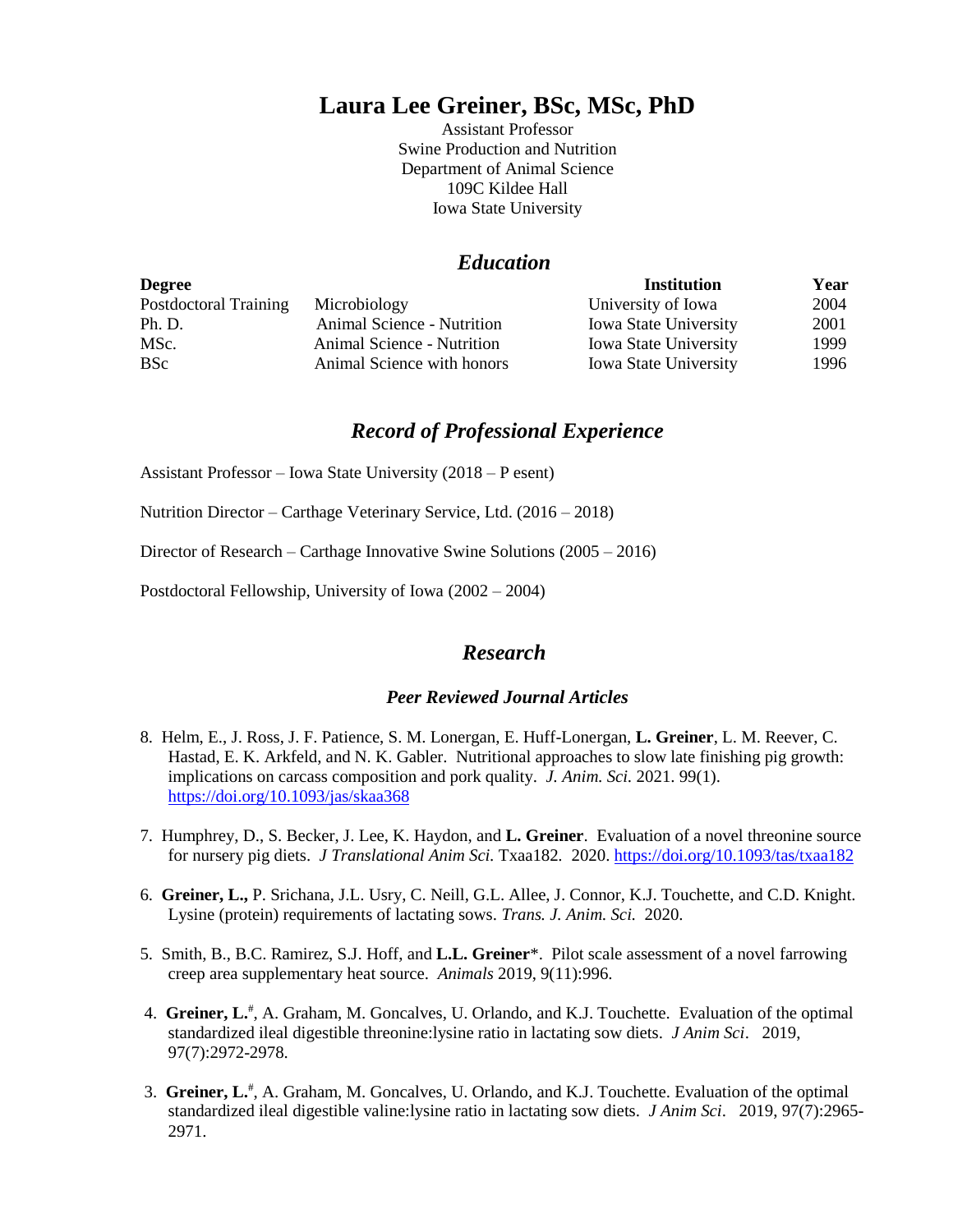- 2. Puls, C.L., J.M. Hammer, K. Eggers, A. Graham, B. Knopf, **L. Greiner**, S.N. Carr. Effects of two feeding periods of tiamulin fed in combination with chlortetracycline for control and treatment of swine respiratory and enteric disease and subsequent growth performance of growing-finishing pigs. *J Translational Anim Sci.* 2019, 3(1):113-122.
- 1. Arend, L.S., R.V. Knox, **L.L. Greiner**, A. Graham, J.F. Connor. Effects of feeding melatonin during proestrus and early gestation to gilts and parity 1 sows to minimize effects of seasonal infertility. *J Anim Sci.* 2019, 97(11):4635-4646.

## *Peer Reviewed Journal Articles prior to Iowa State University*

- 20. Greiner, L.<sup>#</sup>, P. Srichana, J.L. Usry, C. Neill, G.L. Allee, J. Connor, K.J. Touchette, and C.D. Knight. The use of feed-grade amino acids in lactating sow diets. *J Anim Sci Biotechnol.* 2018, 9:3.
- 19. Greiner, L.<sup>#</sup>, C. Neill, G.L. Allee, K.J. Touchette, and J. Connor. Evaluation of the optimal standardized ileal digestible tryptophan:lysine ratio in lactating sow diets. *J Translational Anim Sci.* 2017, 1(4):526-532.
- 18. Lowe, J., R. McCann, and **L. Greiner**. Factors that influence mechanical transmission of Porcine Reproductive and Respiratory Syndrome Virus at slaughter plant lairage. *J Swine Health and Prod.* 2017, 25(1):19-23.
- 17. Knox, R.V., J. Shen, **L.L. Greiner** and J.F. Connor. Effect of timing of relocation of replacement gilts from group pens to individual stalls before breeding on fertility and well-being. *J Anim Sci*. 2016, 94(12):5114-5121.
- 16. Song, Q., S. Stone, D. Drebes, L.L. **Greiner**, C.M. Dvorak, and M.P. Murtaugh. Characterization of anti-porcine epidemic diarrhea virus neutralizing activity in mammary secretions. *Virus Res*. 2016, 226:85-92.
- 15. **Greiner, L**. # Evaluation of the likelihood of detection of porcine epidemic diarrhea virus or porcine delta coronavirus ribonucleic acid in areas within feed mills. *J Swine Health and Prod*. 2016, 24(4):198-204.
- 14. Greiner, L.<sup>#</sup>, C. Neill., G. L. Allee, X. Wang, J. Connor, K. Touchette, and J. L. Usry. The feeding of dried distillers' grain with solubles to lactating sows. *J Anim Sci* 2015, 93:1-7.
- 13. Wedekind, K.J., J.A. Coverdale, T.R. Hampton, C.A. Atwell, R.H. Sorbet, J. Lunnemann, R.J. Harrell, **L. Greiner**, N.K. Keith, J.L. Evans, J. Zhao, and C.D. Knight. Efficacy of an equine joint supplement, and the synergistic effect of its active ingredients (chelated trace minerals and natural eggshell membrane), as demonstrated in equine, swine and an osteoarthritis rat model. *Open Access Animal Physiology*, 2015 (7):13-27.
- 12. Hidalgo D.M., R.M. Friendship, **L. Greiner**, R. Manjarin, M.R. Amezcua, J.C. Dominguez, and R.N. Kirkwood. Influence of gonadotrophin-induced first estrus on gilt fertility when mating at a fixed breeding weight. *Repro Dom Anim*, 2014,49: 899–902.
- 11. Hildago, D.M., R.M. Friendship, **L. Greiner**, R. Manjarin, M.R. Amezcua, J. C. Dominguez, and R.N. Kirkwood. Influence of lactation length and gonadotrophins administered at weaning on fertility of primiparous sows. *Anim Repro Sci J.* 2014, 149(3-4):245-248.
- 10. Knox, R., J. Salak-Johnson, M. Hopgood, **L. Greiner**, and J. Connor. Effect of day of mixing gestating sows on measures of reproductive performance and animal welfare. *J Anim Sci*., 2014, 92:1698-1707.
- 9. **Greiner, Laura L., MSc, PhD**; Connor, Joseph F, DVM, MSc; Jennifer L. Patterson, MSc; Audrey C. Cameron, Taylor A. Smith, Aline B. Kummer, Rydell L. Schott, George R. Foxcroft, PhD, The effect of gonadotrophin treatment at weaning on primiparous sow performance, *J. Swine Health Prod*., 2010, (18)4:196-199.
- 8. Patterson, J., A. Cameron, T. Smith, A. Kummer, R. Schott, **L. Greiner**, J. Connor, and G.R. Foxcroft. Responses to exogenous gonadotrophin treatment in contemporary weaned sows. *Soc Reprod Fertil Suppl.* 66-303-304.
- 7. Daines, D. A., M. Bothwell, J. Furrer, W. Unrath, K. Nelson, J. Jarisch, N. Melrose, **L. Greiner**, M, Apicella, and A. Smith, *Haemophilus influenzae* luxS mutants form a biofilm and have increased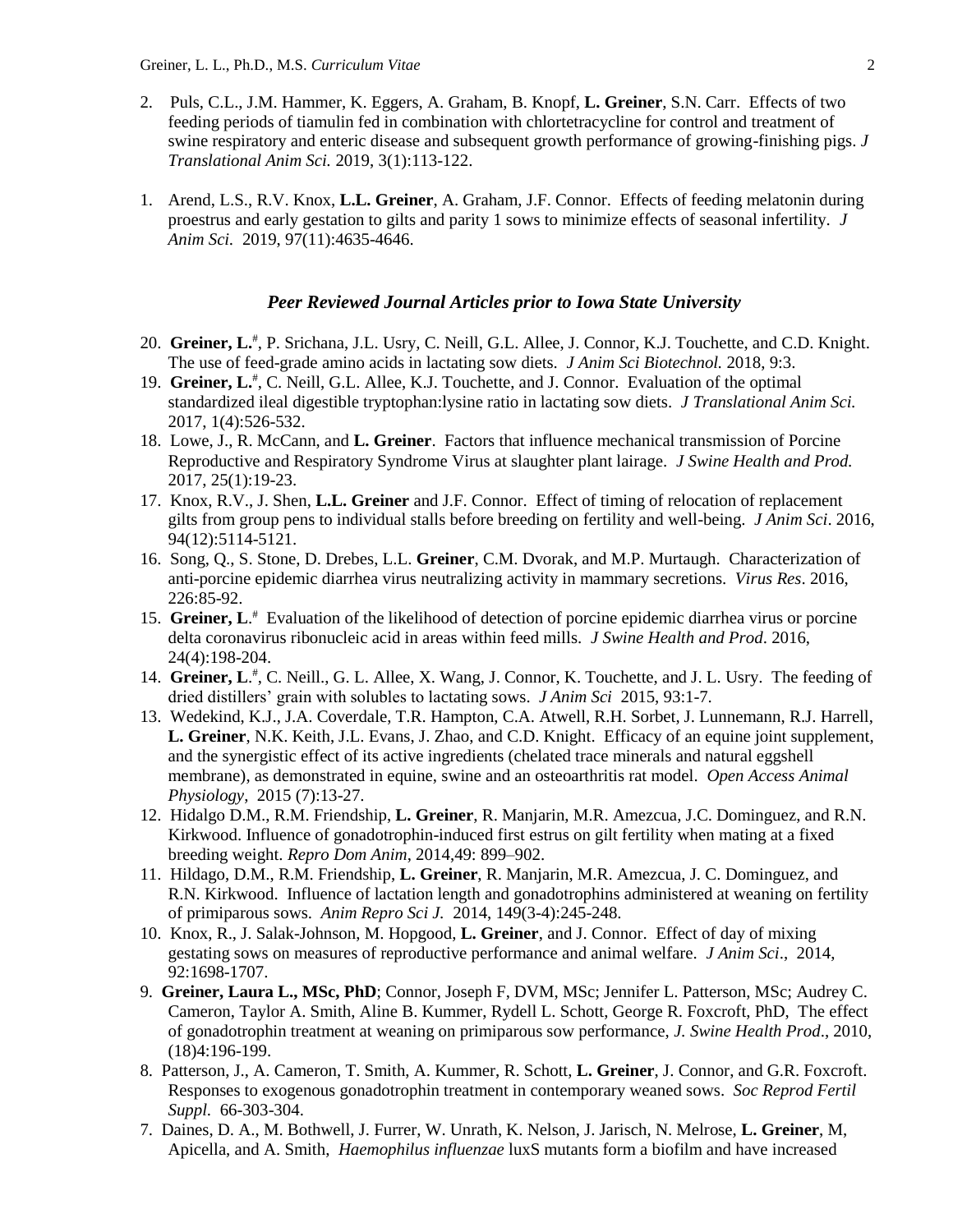virulence, *Microbial Pathogenesis*, 2005, 39:87-96.

- 6. Jurcisek, J., **L. Greiner**, H. Watanabe, A. Zaleski, M. A. Apicella, and L. Bakaletz, Role of sialic acid and complex carbohydrate biosynthesis in biofilm formation by nontypeable Haemophilus influenzae in the chinchilla middle ear, *Infection and Immunity*, 2005, 73:3210-3218.
- 5. **Greiner, L. L.**, J. L. Edwards, J. Shao, C. Rabinak, D. Entz, and M. A. Apicella, Biofilm Formation by *Neisseria gonorrhoeae*. *Infection and Immunity*, 2004, 73:1964-1970.
- 4. **Greiner, L.L.**, H. Watanabe, N. J. Phillips, J. Shao, A. Morgan, A. Zaleski, B. W. Gibson and M. A. Apicella, Nontypeable *Haemophilus influenzae* strain 2019 produces a biofilm containing Nacetylneuraminic acid that may mimic sialylated O-linked glycans, *Infection and Immunity*, 2004, 72:4249-4260.
- 3. **Greiner, L.L.**# , T.S. Stahly, and T.J. Stabel. 2001, Effect of dietary soy daidzein on pig growth and viral replication during a viral challenge, *J. Anim Sci*., 2001, 79:3113-3119.
- 2. Greiner, L.L.<sup>#</sup>, T.S. Stahly, and T.J. Stabel, Effect of dietary soy genistein on pig growth and viral replication during a viral challenge, *J. Anim Sci*., 2000, 79:1272-1279.
- 1. Greiner, L.L.<sup>#</sup>, T.S. Stahly, and T.J. Stabel, Quantitative relationship of systemic virus concentration on growth and immune response in pigs, *J. Anim Sci*., 2000, 78:2690-2695.

#### *Book Chapters*

1. **Greiner, L**. "Mammary uptake of metabolites and requirements of energy and amino acids of hyperprolific sows" in the Novus book Nutrition of Hyperprolific Sows.

## *Peer Reviewed Abstracts*

- 12. Smith, B., B. Ramirez, S. Hoff, and **L. Greiner.** *Effective environment temperature comparison of two supplemental heat sources on a commercial sow farm.* American Society of Agricultural and Biological Engineering Annual Meeting. July 2020.
- 11. Humphrey, D., S. Becker, K. Haydon, and **L. Greiner**\* . *Evaluation of a novel threonine source for nursery pig diets.* Midwest American Society of Animal Science. March 2020.
- 10. **Greiner, L**. *Nutrition and Feeding of the Modern Hyperprolific Sow*. Midwest American Society of Animal Science. March 2020.
- 9. **Greiner, L**. *Understanding today's sow and challenging ourselves for the future*. Midwest American Society of Animal Science. March 2020.
- 8. Smith, B., B. Ramirez, **L. Greiner**\* . *Novel creep area heat source impact on pre-wean mortality occurrence.* Midwest American Society of Animal Science. March 2020.
- 7. Silva, G., R. Thompson, B. Knopf, **L. Greiner**, J. Soto, C.M. Vier, N. Lu and U.A.D. Orlando. *Effects of metabolizable energy and standardized ileal digestible lysine levels on lactating sow and litter performance.* Midwest American Society of Animal Science. March 2020.
- 6. Yan, Y., **L. Greiner**, D. Nelson, L. Baumgard, J. Ross, S. Becker. *Predef (isoflupredone acetate) postpartum in sows may reduce inflammation.* American Associate of Swine Veterinarians. March 2020.
- 5. Farkas, A., L. Ochoa, **L. Greiner**. *Evaluate the effects of different natural planned exposure (NPE) strategies on the shedding of Rotavirus A, B, C and pre-wean morbidity and mortality in an endemic sow farm. American Association of Swine Veterinarians*. March 2019.
- 4. Thompson, R., C. Boessen, B. Knopf, **L. Greiner**, and K. Haydon. Abstract #181. Evaluation of feeding arginine in gestation and lactation on sow and litter performance. Midwest American Society of Animal Science. March 2019.
- 3. Thompson, R., A. Graham, B. Knopf, **L. Greiner** and S. Jalukar. Abstract #180. Evaluation of soluble concentrated yeast product on sow and litter performance. Midwest American Society of Animal Science. March 2019.
- 2. **Greiner, L.**, A. Graham, and B. Knopf. Abstract #582809. Effect of avilamycin on nursery pig performance and health. Midwest American Society of Animal Science. March 2019.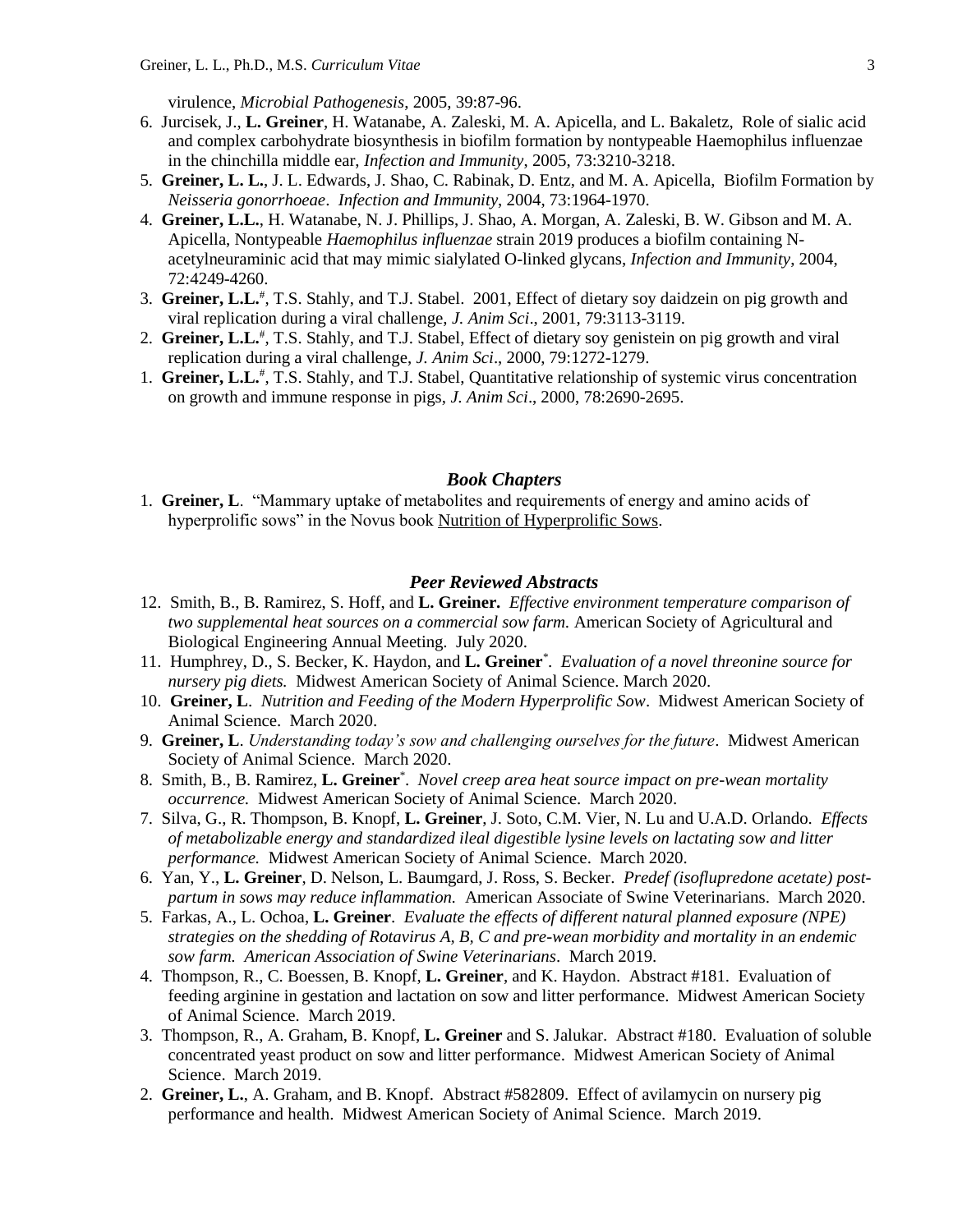1. Thompson, R., B. Knopf, **L. Greiner**, and J. Bergstrom. Abstract #147. Effects of added dietary Zn and Cu or an essential oils blend in a nursery feeding program. Midwest American Society of Animal Science. March 2019.

## *Peer Reviewed Abstracts prior to Iowa State University*

- 91. Graham, A., B. Knopf, F.B. Sandberg, K.T. Soltwedel, M.R. Bible, and **L. Greiner**. Abstract #349. Evaluation of a fenugreek extract fed to sows from 90 days of gestation through lactation on sow and litter performance. Midwest American Society of Animal Science. March 2018.
- 90. Ochoa, L. A. Graham, **L. Greiner**, B. Knopf, M.A.D. Goncalves, W. Cast, and U.A.D. Orlando. *Abstract #344. Evaluation of supplementation of potassium chloride and choline chloride in high feed grade amino acid finishing diets.* Midwest American Society of Animal Science. March 2018.
- 89. Boessen, C., A. Graham, **L. Greiner**, B. Knopf, K.J. Touchette, M.A.D. Goncalves, and U.A.D. Orlando. *Abstract #317. The standardized ileal digestible valine:lysine requirement in lactating sows.* Midwest American Society of Animal Science. March 2018.
- 88. Graham, A., **L. Greiner**, M.A.D. Goncalves, U.A.D. Orlando and K. Touchette. *Abstract #312. Lysine requirement of lactating sows-revisited.* Midwest American Society of Animal Science. March 2018.
- 87. Graham, A., **L. Greiner**, B. Knopf, M.A.D. Goncalves, W. Cast, and U.A.D. Orlando. *Abstract #286. Eavluation of the lactose level and organic acid inclusion in newly weaned pigs.* Midwest American Society of Animal Science. March 2018.
- 86. Graham, A., B. Knopf, M.A.D. Goncalves, U.A.D. Orlando and **L. Greiner**. *Abstract #208. Evaluation of the standardized ileal digestible total sulfur amino acid:lysine requirement for 14-27 kg PIC nursery pigs.* Midwest American Society of Animal Science. March 2018.
- 85. Ochoa, L., **L. Greiner**, and T. Pacion. *Abstract #119. Feed as a vehicle for PRRS virus transmission and the effects of formaldehyde on procine reproductive and respiratory virus in feed: proof of concept.* Midwest American Society of Animal Science. March 2018.
- 84. Ochoa, L., **L. Greiner,** J. Connor, J. Waddell and E. Fano. *Short summary on the low prevalence of PCV2 on pigs at birth.* American Association of Swine Veterinarians Annual Meeting. March 2018.
- 83. Ochoa, L., **L. Greiner,** J. Connor, and T. Pacion. *Effects of PICV2 viremia level of piglets at birth on the efficacy of PCV2 vaccine against exposure to PCV2-b determined by viremia levels and growth rate of pigs.* American Association of Swine Veterinarians Annual Meeting. March 2018.
- 82. Smith, M., J. Waddell, G. Hartsook, A. Lower, **L. Greiner** and L. Ochoa. *Litter porcine reproductive and respiratory syndrome (PRRS) status at processing and relationship to PRRS status at weaning using different pools of sampling tissues.* American Association of Swine Veterinarians Annual Meeting. March 2018.
- 81. Hardebeck, O., L. Ochoa, **L. Greiner** and J. Connor. *Understanding the impact of farrowing induction on pigs born alive.* American Association of Swine Veterinarians Annual Meeting. March 2018.
- 80. Tarasuik, G., L. Ochoa, M. Jansen, **L. Greiner** and A. Farkas. *Comparison of oral fluids versus tonsil swabs to diagnose Mycoplasma hyosynoviae infection prior to onset of clinical signs.* American Association of Swine Veterinarians Annual Meeting. March 2018.
- 79. Lawrence, B., T. Loeffler, Y. Ma, and **L. Greiner**. *Mineral source matters conception to market.* American Association of Swine Veterinarians Annual Meeting. March 2018.
- 78. **Greiner, L.,** A. Graham, K.J. Touchette, M.A.D Goncalves, U.A.D. Orlando, and J. Connor. *Abstract #240. Threonine:Lysine ratio requirement in lactating sows.* Midwest American Society of Animal Science. March 2017.
- 77. Graham, A., T, Hall., L. Ochoa, **L. Greiner**, M.A.D Goncalves, U.A.D. Orlando, and J. Connor. *Abstract #239. Effect of dietary calcium inclusion rate in diets for lactating sows.* Midwest American Society of Animal Science. March 2017.
- 76. Ochoa, L., A. Graham, B. Knopf, **L. Greiner**, and J. Connor. *Abstract #280. Evaluation of SID lys:ME ratios in grow-finishing pigs.* Midwest American Society of Animal Science. March 2017.
- 75. Ochoa, L., R.J. Harrell, A. Graham, M. Bienhoff, B. Kremer, J.A. Loughmiller, and **L. Greiner**. *Abstract #294. Effect of feeding formaldehyde treated feed to pigs throughout the growing period on*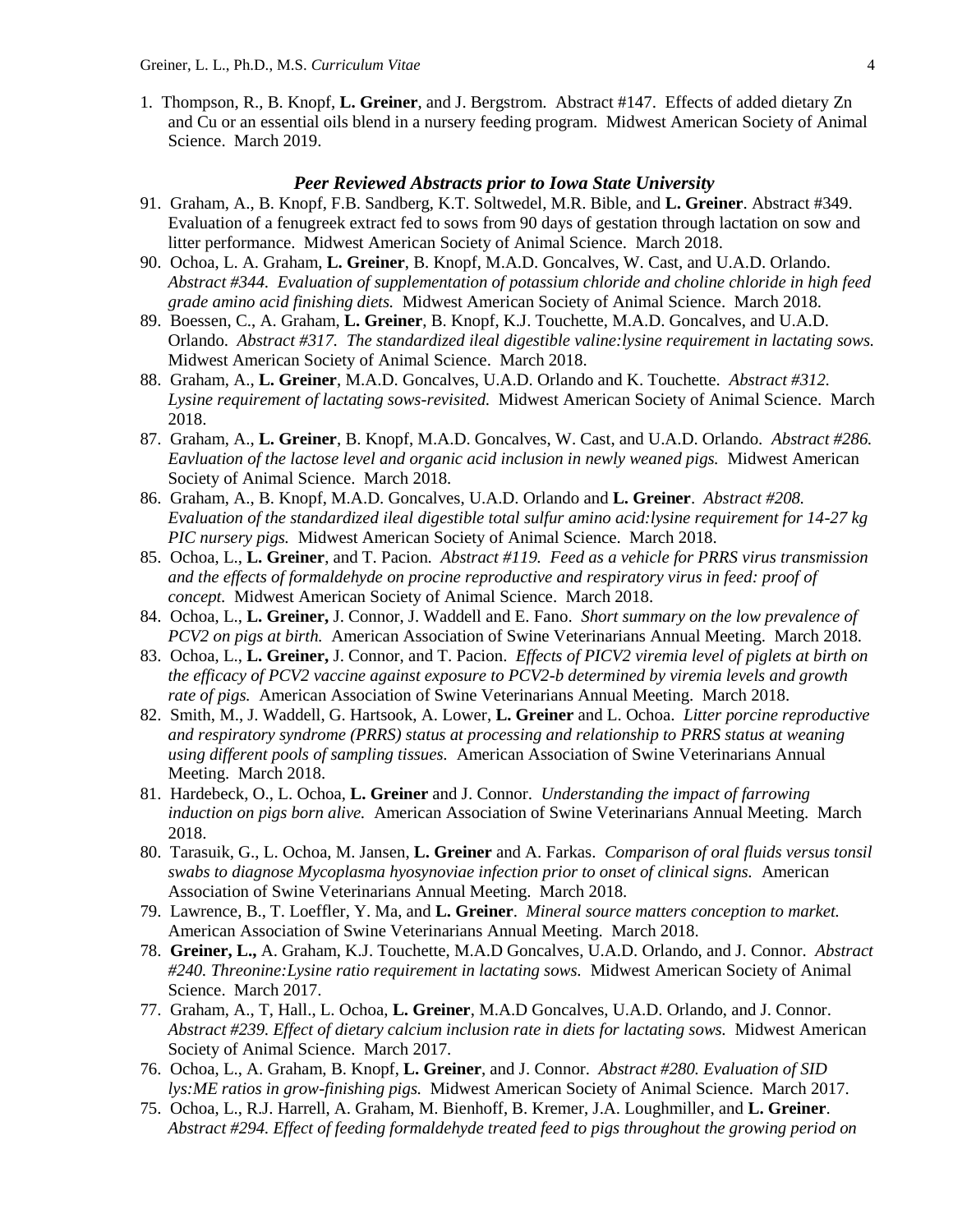*amino acid utilization from synthetic Lys or protein sources.* Midwest American Society of Animal Science. March 2017.

- 74. Graham, A., B. Knopf, **L. Greiner**, M.A.D Goncalves, U.A.D. Orlando, and J. Connor. *Abstract #301. Evaluation of the lysine requirement of 11-23 kg nursery pigs.* Midwest American Society of Animal Science. March 2017.
- 73. Knox, A., L. Ochoa, and **L. Greiner**. *Correlating sampling methods to porcine circovirus type w (PCV2) viremia status of sows and piglets in a sow herd with or without PCV2 revaccination during gestation.* American Association of Swine Veterinarians Annual Meeting. March 2017.
- 72. **Greiner, L.**, J. Connor, B. Knopf, A. Graham, L. Ochoa and R. Harrell. *Evaluation of nutrient availability when using feed disinfection in nursery diets.* American Association of Swine Veterinarians Annual Meeting. March 2017.
- 71. Bloemer, M., E. Jablonski, L. Ochoa, A. Lower, and **L. Greiner**. *Impact of sow parity on the influenzae A (IAV-S) infection timing of the suckling pig in an endemic herd.* American Association of Swine Veterinarians Annual Meeting. March 2017.
- 70. **Greiner, L.** and J. Connor. *Abstract # 070. Evaluation of Compost Bays to Test Positive for PEDv/PDCov on Clinically Active Farms*. International Pig Veterinary Society. June 2016.
- 69. Lowe, J., R. McCann, **L. Greiner**, and B. Hollis. *Abstract #084 Factors that influence mechanical transmission of Porcine Reproductive and Respiratory Syndrome Virus at Slaughter Plant Lairage.*  International Pig Veterinary Society. June 2016.
- 68. Munoz, R., **L. Greiner**, J. Connor and J. Rice. *Abstract # Auditing a cleaning and disinfection trailer-transportation protocol with AccuPoint® Advanced.* International Pig Veterinary Society. June 2016.
- 67. Arend, L., R. V. Knox, **L. Greiner**, A. Graham, and J. Connor. *Abstract #329. Effects of feeding melatonin during proestrus and early gestation in gilts and P1 sows to minimize the effects of seasonal infertility.* Midwest American Society of Animal Science. March 2016.
- 66. **Greiner, L**., A. Graham, R. Harrell, B. Knopf, and J. Connor. *Abstract #151 Evaluation of copper source addition in the grow-finish phase.* Midwest American Society of Animal Science. March 2016.
- 65. **Greiner, L**., A. Graham, K. Touchette, and C. Neill. *Abstract #261 The evaluation of increasing lysine or feed amounts in late gestation on piglet birth weights.* Midwest American Society of Animal Science. March 2016.
- 64. **Greiner, L.**, A. Graham, B. Knopf, R. Harrell, and Y. Ma. *Abstract #247 Effect of feeding protease at two soybean meal inclusion rates for nursery pigs.* Midwest American Society of Animal Science. March 2016.
- 63. **Greiner, L.**, A. Graham, B. Knopf, R. Harrell, and J. Connor. *Abstract #250 Evaluation of bovine plasma in early nursery pig diets.* Midwest American Society of Animal Science. March 2016.
- 62. Wurtz, T., **L. Greiner**, J. Waddell, E. Fano, and R. Edler. *Determining the prevalence of Mycoplasma hyopneumoniae colonization of weaned piglets from gilt litters.* American Association of Swine Veterinarians Annual Meeting. March 2016.
- 61. **Greiner, L.** *Evaluation of the risk of a feed mill being contaminated with PEDV or PDCoV.* American Association of Swine Veterinarians Annual Meeting. March 2016.
- 60. **Greiner, L**., A. Graham, B. Knopf, and W. Plocher. *Abstract #233 Evaluating the effects of sodium sesquicarbonate in the grow-finish phase fed during summer months.* Midwest American Society of Animal Science. March 2016.
- 59. **Greiner, L.,** J. Connor, B. Knopf, A. Graham, L. Ochoa, and B. Harrell. *Evaluation of nutrient availability when using feed disinfection in nursery diets.* American Association of Swine Veterinarians. March 2016.
- 58. **Greiner, L**., A. Graham, and K. J. Touchette. *Abstract #110. The tryptophan:lysine requirement of grow-finish pigs.* Midwest American Society of Animal Science. March 2015.
- 57. **Greiner, L.**, A. Graham, M. Tegtmeyer, K. J. Touchette, and S., Jungst. *Abstract #153. The determination of amount of feed grade lysine usage in lactating sows.* Midwest American Society of Animal Science. March 2015.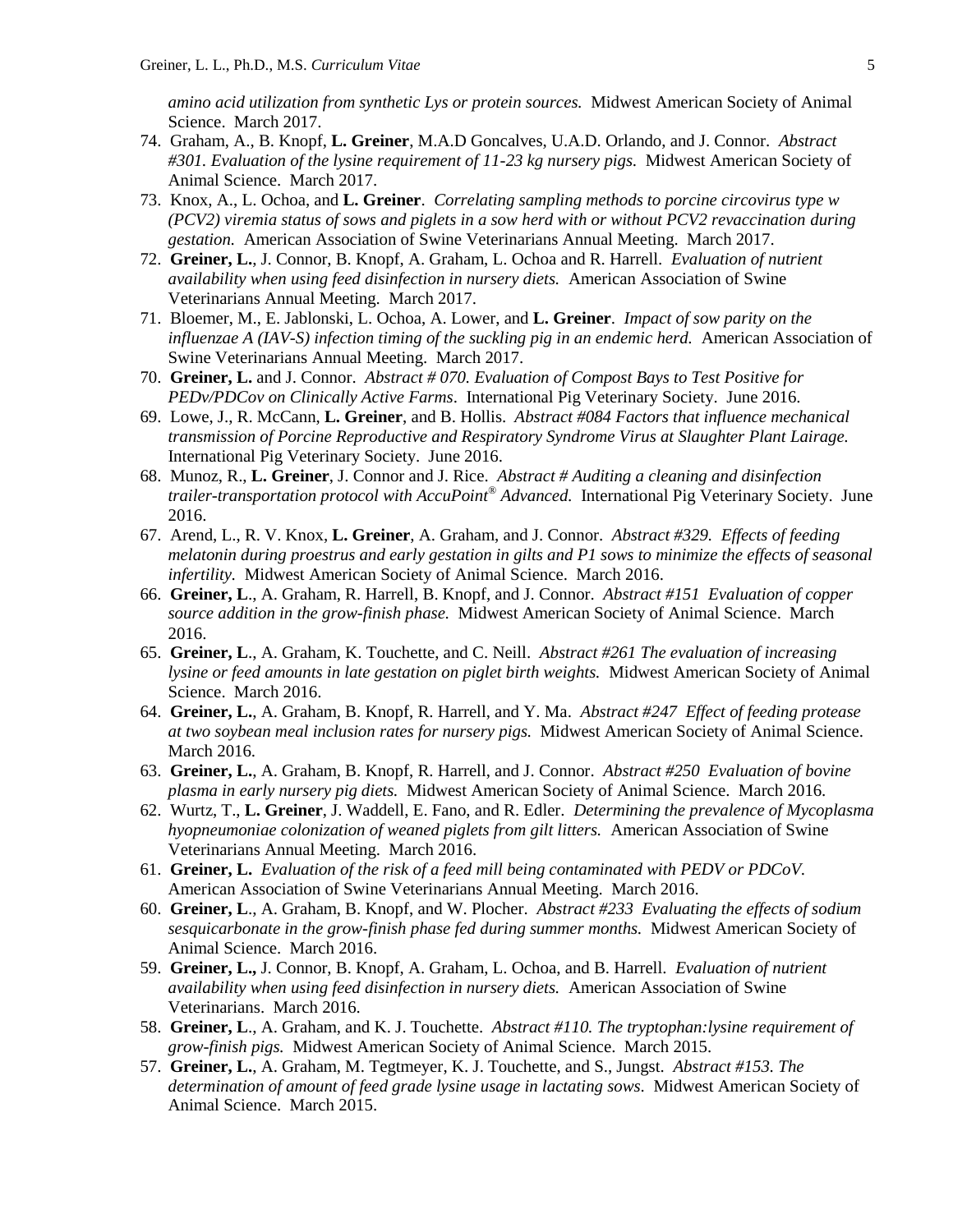- 56. Graham, A., K. J. Touchette, S. Jungst, M. Tegtmeyer, J. Connor, and **L. Greiner**. *Abstract# 145. Impact of feeding level postweaning on wean to estrus interval, conception and farrowing rates and subsequent farrowing performance.* Midwest American Society of Animal Science. March 2015.
- 55. Shen, J., **L. Greiner**, J. Connor, and R. Knox. *Effect of timing and gilt relocation from group pens to individual stalls on measures of fertility and well-being.* American Association of Swine Veterinarians Annual Meeting. March 2015.
- 54. Greiner, L. J. Connor, A. Graham, J. Mellor, and J. Lowe. *Evaluation of a PED vaccine on piglet mortality and sow immunity.* American Association of Swine Veterinarians. March 2015.
- 53. Drebes, D., **L. Greiner**, E. Nelson, M. Murtaugh, D. King, and J. Connor. *The effect of translactational antibodies on preweaning mortality in a porcine epidemic diarrhea virus exposed herd.* American Association of Swine Veterinarians. March 2015.
- 52. Johnson, H., **L. Greiner**, A. Lower, J. Prickett, J. Waddell, and J. Lowe. *Evaluation of diagnostic sampling types to evaluate porcine epidemic diarrhea virus shedding status after known exposure to replacement gilts.* American Association of Swine Veterinarians. March 2015.
- 51. **Greiner., L**, D. Classen, N. Eddy, and J. Connor. *Abstract O163. Understanding PEDv timeline of exposure based on clinical findings.* International Pig Veterinary Society (IPVS) Congress. June 2014.
- 50. **Greiner, L**., R. Barrett, A. Graham, and J. Connor. *The evaluation of narasin in grow-finish swine diets.* International Pig Veterinary Society (IPVS) Congress. June 2014.
- 49. **Greiner, L**., J. Remus, D. D. Hall, R. D. Boyd, R. J. Harrell and J. Connor. *Abstract 146. The impact of natural betaine to lactating sows during periods of heat stress.* Midwest American Society of Animal Science. March 2014.
- 48. Matthews, N., **L Greiner**, C. R. Neill, S. Jungst, B. Fields, R. C. Johnson, and A. Sosnicki. *Abstract 335. Effect of feed form (mash vs. pellets) and ractopamine on pork fat quality.* Midwest American Society of Animal Science meeting. March 2014.
- 47. Daniels, A., **L. Greiner**, and D. King. *Evaluation of PRRSV contamination of drivers' boots and foot pedals during feed truck deliveries.* American Association of Swine Veterinarians. March 2014.
- 46. O'Connor, C., J. Connor, D. Classen, and **L Greiner**. *The evaluation of PRRSv transfer via tattooing in the suckling piglet.* American Association of Swine Veterinarians. March 2014.
- 45. Cowles, B., **L. L. Greiner**, D. Neuberger, G. P. Nitzel, and D. M. Amodie. *Comparative Evaluation of One and Two dose PCV/M.hyo Vaccination Protocols in Swine Challenged with PCV and M. hyo.* American Association of Swine Veterinarians. March 2014.
- 44. Cowles, B., **L. L. Greiner**, D. Neuberger, G. P. Nitzel, and D. M. Amodie. *Comparative Evaluation of One and Two dose PCV/M.hyo Vaccination Protocols in Swine Challenged with PCV and M. hyo.* Allen D. Leman Swine Conference. September 2013.
- 43. **Greiner, L**., R. Barrett, and J. Connor. *The impact of immunological castration on wean to finish body weight variation.* Allen D. Leman Swine Conference. September 2013.
- 42. **Greiner, L.**, Z. Jiang, C. Neill, J. Connor, and G. Allee. *Abstract O049. Evaluation of tryptophan to lysine ratio in sow lactation diets*. Midwest American Society of Animal Science meeting. March 2013.
- 41. **Greiner, L.**, Z. Jiang, C. Neill, J. Connor, and G. Allee. *Abstract O077. Evaluation of various inclusion rates of dried distillers grain with solubles in sow lactation diets.* Midwest American Society of Animal Science meeting. March 2013.
- 40. Shelton, N. W., J.L. Nelssen, M. D. Tokach, S. S. Dritz, R. D. Goodband, J. M. DeRouchey, **L. L. Greiner**, J. Connor, and J. C. Woodworth. *Abstract P090. Effects of dietary L-carnitine and chromium picolinate on sow reproductive performance*. Midwest American Society of Animal Science meeting. March 2013.
- 39. Johnson, L., **L. Greiner**, D. King, D. Classen. *Poster 5. Two whole-herd vaccinations as mitigation of influenza virus in breed-to-wean farms.* American Association of Swine Veterianarians Annual Meeting. March 2013.
- 38. Fombelle, W., **L. Greiner** and J. Waddell. *Poster 26: Evaluating the persistence of PRRSv in prior exposed vasectomized teaser boars, mature gilts, and young sows within a breeding herd.* American Association of Swine Veterianarians Annual Meeting. March 2013.
- 37. Hopgood, M., **L. Greiner**, J. Connor, J. Salak-Johnson, R. Knox. *Abstract #656. Effect of Day of*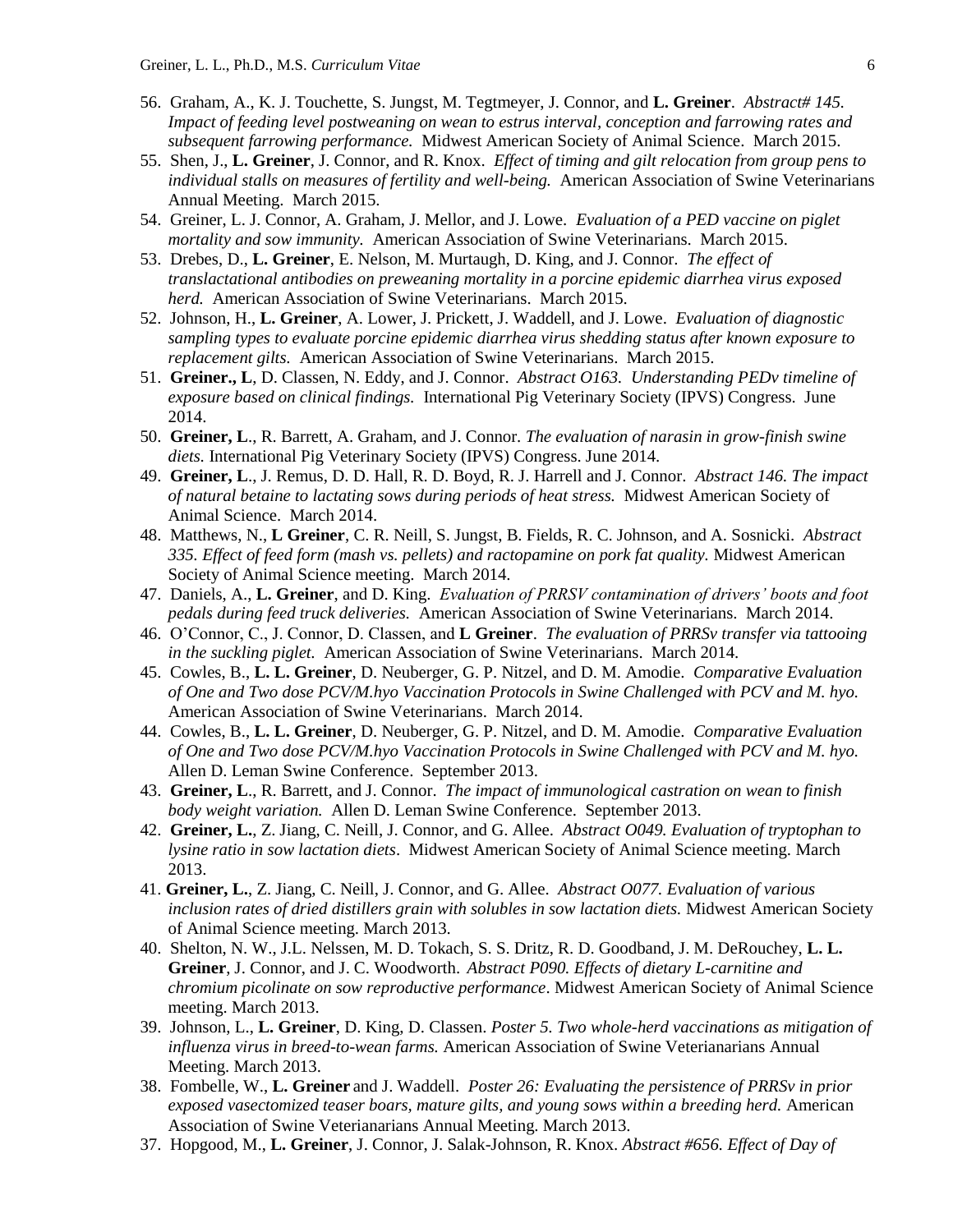*Mixing Gestating Sows on Measures of Reproduction and Animal Well-being*. National American Society of Animal Science Meetings. July 2011.

- 36. Zhao, J., **L. Greiner**, G. Allee, M. Vazquez-Anon, C. D. Knight, R. J. Harrell. *Abstract #W212. Improved Retention Rates and Reduced Culling for Lameness for Sows Fed a Chelated Trace Mineral Blend*. National American Society of Animal Science Meetings. July 2011.
- 35. Zhao, J., **L. Greiner**, G. Allee, M. Vazquez-Anon, C. D. Knight, R. J. Harrell. *Abstract #W213. A Blend of Clelated Trace Minerals Improved Sow Cumulative Reproduction and Farrowing Rate*. National American Society of Animal Science Meetings. July 2011.
- 34. **Greiner, L.L.**, J.A. Soto, J.F. Connor, G.L. Allee. *Effect of increasing feeding levels in sows during late gestation on piglets birth weights*. Midwest American Society of Animal Science Annual Meeting. March 2011. p. 86.
- 33. **Greiner, L.L.,** J. Usry, C. Neill, N. Williams, J. Soto, J. Connor, and G. Allee. *The evaluation of lysine requirements in third parity lactation sow diets.* Midwest American Society of Animal Science Annual Meeting. March 2011. p. 64.
- 32. **Greiner, L.L.,** J. Usry, C. Neill, N. Williams, J. Soto, J. Connor, and G. Allee. *The use of crystalline amino acids in lactating sow diets.* Midwest American Society of Animal Science Annual Meeting. March 2011. pp. 64-65.
- 31. **Greiner, L.L.,** J. Matthews, C. Neill, N. Williams, G. Allee, J. Connor, S. Jungst, and A. Sosnicki. *Determination of the SID lysine requirement of the 7 to 12 kilogram pig under commercial conditions*. Midwest American Society of Animal Science Annual Meeting. March 2011. p. 62.
- 30. Connor, J.F., **L. Greiner**, J. A. Soto, and G.L. Allee. *Effect of increasing feeding levels in sows during late gestation on piglets birth weights.* Midwest American Society of Animal Science Annual Meeting. March 2011.
- 29. **Greiner, L.,** J. Lowe. *The Influence of Fetal PCV2 Infection on Lifetime Performance and Vaccine Efficacy*, CRWAD Annual Meeting. 2010.
- 28. **Greiner, L.,** R. Hinson, G. Allee, A Yersin, A. Lamptey, and B. Kremer. *Effect of Chromium Propionate Supplementation of Growth Performance and Carcass Traits from Wean to Finish Pigs*. Midwest American Society of Animal Science. March 2010.
- 27. Zhao, J., **L. Greiner**, M. Vazquez-Anon, C. D. Knight, R. J. Harrell. *Abstract #W233. Improved Piglet Birth Weight by Feeding Sows an Organic Trace Mineral Blend.* National American Society of Animal Science Meetings. July 2010.
- 26. Zhao J, **L. Greiner**, N. Keith, M. Vazquez-Anon, C. D. Knight, and R. J. Harrell. *Improved Retention Rates and Reduced Culling for Lameness for Sows Fed a Chelated Trace Mineral Blend*, Allen D. Leman Swine Conference. September 2010.
- 25. Connor J, J. Crenshaw, J. Campbell, L. Russell, **L. Greiner**, and J. Soto. *Effect of spray-dried plasma fed during gestation on pig performance at weaning*. Allen D. Leman Swine Conference. September 2010.
- 24. Connor, J., K. Greiner, **L. Greiner**, and J. Lowe. *Comparison of Mycoplasma Hyopneumoniae Vaccination Regimens in Pigs Under Mhyo Pressure.* American Association of Swine Veterinarians. March 2010.
- 23. Reiman, J., C. Folkerts, **L. Greiner**, J. Lowe, J. Connor, and R. White. *Bacterial infection of the navel cord blood clot in neonatal piglets: prevalence and clinical outcomes.* American Association of Swine Veterinarians. March 2010.
- 22. Allee, G. L., **L. Greiner**, J.L. Ursy and N. Williams. *The Use of Crystalline Amino Acids in Sow Lactation Diets*. Midwest American Society of Animal Science. March 2009.
- 21. **Greiner, L.,** J. Soto, J. Connor, G.L. Allee, J.L. Usry, and Noel Williams. *The Evaluation of Feeding Lactating Sows on Grams of Lysine Compared to Percent of Lysine in the Diet*. American Society of Animal Science Midwest Baker Symposium. March 2009.
- 20. **Greiner, L. L**., J. Patterson, G. Foxcroft, A. Cameron, T. Smith, A. Kummer, R. Schott, J. Connor, and C. Francisco. *The Effect of PG600 at Weaning on Sow Performance*, International Conference On Pig Reproduction (ICPR). 2009.
- 19. Connor, J., J. Patterson, A. Cameron, T. Smith, A. Kummer, A. Schott, **L. Greiner**, and G. Foxcroft. *Responses to Exogenous Gonadotrohin Treatment in Contemporary Weaned Sows*. International Conference On Pig Reproduction (ICPR). 2009.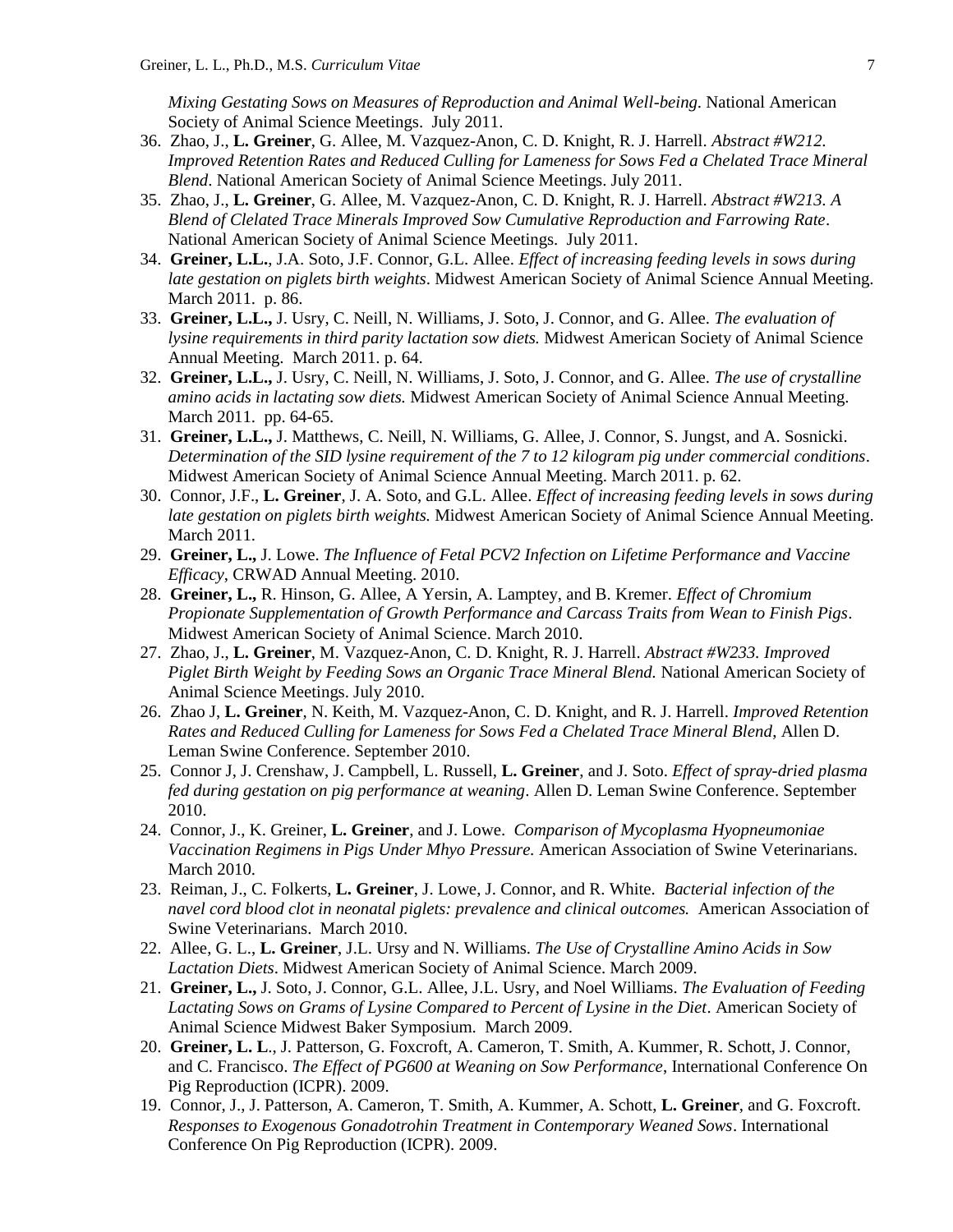- 18. **Greiner, L.,** K. Greiner, J. Connor, K. Erlandson, S. Wu, and J. Barban. *Suvaxyn PCV2 One Dose Field Efficacy comparison Carthage Studies 1 and 5*. Allen D. Leman Conference. September 2009.
- 17. **Greiner, L.,** K. Greiner, J. Connor, and J. Soto. *Evaluation of Standard Deviation Associated with Piglet Weaning Weights Between 18 and 21 Days of Age*. American Association of Swine Veterinarians. March 2009.
- 16. **Greiner, L.,** J. Connor, J. Soto, and G. L. Allee. *Inclusion of Fat in Sow Lactation Diets Containing Dry Distillers Grain with Solubles*. American Association of Swine Veterinarians. March 2009.
- 15. **Greiner, L**., J. Connor, X. Wang, and G. L. Allee. *The Feeding of Dry Distillers Grain with Solubles to Lactating Sows*. American Association of Swine Veterinarians. March 2009.
- 14. Connor, J., E. Schilling, **L. Greiner**, and J. Lowe. *Efficacy of Intensive Neonatal Piglet Care on Umbilical Hernias and Joint Infections.* American Association of Swine Veterinarians. March 2009.
- 13. Connor, J., J. Patterson, A. Cameron, T. Smith, A. Kummer, R. Schott, **L. Greiner**, and G. Foxcroft. *The Effect of PG600 at Weaning on Weaned Primiparious Sow Performance.* Banff Pork Seminar. February 2009.
- 12. Connor, J., K. Greiner, **L. Greiner**, K. Erlandson, S. Wu, and J. Barban*. Suvaxyn® PCV2 One Dose Field Efficacy Comparison Carthage Study I.* Allen D. Leman Conference. September 2008.
- 11. **Greiner, L**., J. Connor, X. Wang, and G. L. Allee. *The Feeding of Dry Distillers Grain with Solubles to Lactating Sows*. Midwest American Society of Animal Science. March 2008. J. Anim. Sci. Vol. 86, E-Suppl. 3, 97.
- 10. Srichana, P., J.L. Usry, C.D. Knight, **L. Greiner**, and G.L. Allee. *Lysine requirement of lactating primiparous sows*. Midwest American Society of Animal Science. March 2007. J. An. Sci., 2007, 84:Supplement 2, p. 180.
- 9. Srichana, P., J.L. Usry, C.D. Knight, **L. Greiner**, and G.L. Allee. *The use of crystalline amino acids in lactating primiparous sows diets.* Midwest American Society of Animal Science. March 2007. J. An. Sci., 2007, 84:Supplement 2, p. 182.
- 8. **L. L. Greiner**, and M. A. Apicella. *Incorporation of Sialic Acid into Nontypeable Haemophilus influenzae Biofilm*. American Society of Microbiology Meeting. 2004.
- 7. **L. L. Greiner**, H. Watanabe, N. J. Phillips, J. Shao, B. W. Gibson, A. Morgan, and M. A. Apicella. *Nontypeable Haemophilus influenzae 2019 produces a biofilm containing sialic acid which may mimic mucin O-linked glycans*. Midwest Pathogenesis Meeting. 2004.
- 6. J. Jurcisek, **L. Greiner**, A. Zaleski, M. A. Apicella, J. Cowan, J. Shao, and L. O. Bakaletz. *Role of sialic acid and carbohydrate biosynthesis in biofilm formation by Nontypeable Haemophilus influenzae in the microenvironment of the chinchilla middle ear*. Midwest Pathogenesis Meeting. 2004.
- 5. M. A. Apicella, **L. L. Greiner**, and H. Watanabe. *Regulation and Biosynthesis of the Biofilm of Nontypeable Haemophilus influenza*. American Society of Microbiology Meeting. 2003.
- 4. **Greiner, L.L**., A. Zaleski, J. M. Cowan, and M. A. Apicella. *The role of the lipooligosaccharide synthesis gene (lsg) locus in Haemophilus influenzae airway epithelial cell adherence*. Midwest Pathogenesis Meeting. 2002.
- 3. **Greiner, L.L.,** A. Zaleski, J. M. Cowan, and M. A. Apicella. *The role of the lipooligosaccharide synthesis gene (lsg) locus in Haemophilus influenzae airway epithelial cell adherence*. Microbiology Departmental Meeting, University of Iowa. 2002.
- 2. **Greiner, L.L**., T.S. Stahly, and T.J. Stabel, *Effects of dietary soy genistein on pig growth and immune response in virally challenged pigs*. Midwest American Society of Animal Science. 1999. J. An. Sci., 1999, 77:Supplement 1, p. 46.
- 1. Stahly, T.S., B.T. Kremer, and **L.L. Greiner**, *Effect of dietary protein source (casein vs soy) on rate and efficiency of growth in pigs experiencing minimal and moderate exposure.* Midwest American Society of Animal Science. 1998. J. An. Sci., 1998, 76:Supplement 1, p. 181.

# *Extension*

*Non-Refereed Extension Publications*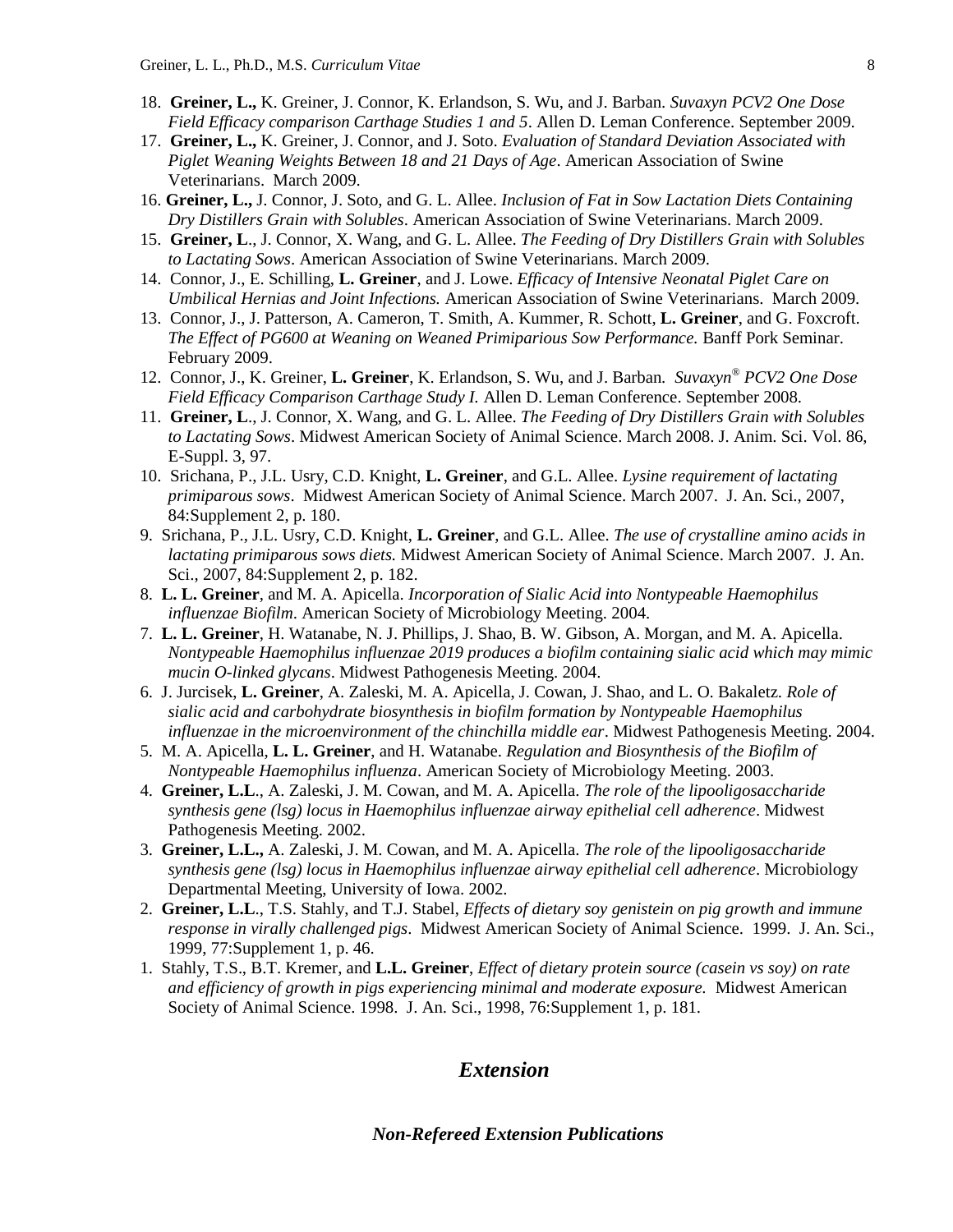4. **Greiner, L.** Mammary uptake of metabolites and requirements of energy and amino acids of hyperprolific sows during lactation. *International Pig Topics*. 2020. Available at: [http://www.positiveaction.info/pdfs/articles/pt35\\_3p9.pdf](http://www.positiveaction.info/pdfs/articles/pt35_3p9.pdf)

3. **Greiner, L.** Increasing biosecurity? Don't forget to manage feed ingredients. *Pork*. 2020. Available at[: https://www.porkbusiness.com/news/hog-production/increasing-biosecurity-dont-forget-manage-feed](https://www.porkbusiness.com/news/hog-production/increasing-biosecurity-dont-forget-manage-feed-ingredients)[ingredients](https://www.porkbusiness.com/news/hog-production/increasing-biosecurity-dont-forget-manage-feed-ingredients)

2. Gabler, N., J. Patience, **L. Greiner,** and J. Ross. Nutritional approaches to reduce growth rates and feed intake. *National Hog Farmer*. 2020. Available at:

<https://www.nationalhogfarmer.com/nutrition/nutritional-approaches-reduce-growth-rates-and-feed-intake> 1. **Greiner, L.** Boost Finishing Feed Efficiency. *Pork*. 2020. Available at: <https://www.porkbusiness.com/article/boost-finishing-feed-efficiency>

# *Non-Refereed Extension Publications prior to Iowa State University*

- 11. **Greiner, L.** Opportunities for managing risk related to animal protein use in swine diets. 2014. Available at: [https://www.nationalhogfarmer.com/business/opportunities-managing-risk-related](https://www.nationalhogfarmer.com/business/opportunities-managing-risk-related-animal-protein-use-swine-diets)[animal-protein-use-swine-diets](https://www.nationalhogfarmer.com/business/opportunities-managing-risk-related-animal-protein-use-swine-diets)
- 10. **Greiner, L.** Gestation diet's impact on piglet birth weight. National Hog Farmer. 2013. Available at: <https://www.nationalhogfarmer.com/nutrition/gestation-diet-s-impact-pig-birth-weights>
- 9. **Greiner, L**., Zhao, J., Harrell, R., Allee, G., Knight, C. Chelated trace minerals support sow reproduction, *Feedstuffs*, June 4, 2012.
- 8. **Greiner, Laura L.** Understanding Umbilical Hernia's, *National Hog Farmer Magazine*. 2012. Available at: https://www.nationalhogfarmer.com/health/understanding-umbilical-hernias
- 7. Gilt development program improves sow performance. National Hog Farmer. 2010. Available at: <https://www.nationalhogfarmer.com/genetics-reproduction/archive/setting-up-sow-success-0215>
- 6. Trials study divergent sow feeding systems. National Hog Famer. 2009. Available at: [https://www.nationalhogfarmer.com/genetics-reproduction/sow-gilt/0715-study-divergent-feeding](https://www.nationalhogfarmer.com/genetics-reproduction/sow-gilt/0715-study-divergent-feeding-systems)[systems](https://www.nationalhogfarmer.com/genetics-reproduction/sow-gilt/0715-study-divergent-feeding-systems)
- 5. Sow feeder a key piece of the 30 P/S/Y puzzle. National Hog Farmer. 2007. Available at: [https://www.nationalhogfarmer.com/mag/farming\\_sow\\_feeder\\_key](https://www.nationalhogfarmer.com/mag/farming_sow_feeder_key)
- 4. **Greiner, L.L**., T.S. Stahly, and T. Stanton. Evaluation of the antimicrobial activity of natural animal proteins/peptides in vitro. 2000 Iowa State Swine Research Report, pp. 67-71
- 3. **Greiner, L.L**., T.S. Stahly, and T.J. Stabel. Effect of dietary soy genistein on pig growth and viral replication during a viral challenge. 2000 Iowa State Swine Research Report, pp. 42-49
- 2. Greiner, L.L., T.S. Stahly, and T.J. Stabel. Quantitative effect of porcine reproductive and respiratory syndrome virus on pig growth and immune response. 1998 Iowa State Swine Research Report, pp. 51- 54
- 1. Stahly, T.S., B.T. Kremer, and L.L. **Greiner**. Effect of protein source (casein vs soy) on growth in antigen exposed pigs. 1998 Iowa State Swine Research Report, pp. 16-18

# *Conference Proceedings prior to Iowa State University*

- 12. **Greiner, L.** Feeding the reproductive female and using metrics to predict performance. *China Leman Conference*, October 2017.
- 11. **Greiner, L.** Using nutrition as a tool during health challenges. *China Leman Conference*, October 2017.
- 10. **Greiner, L.** Mycotoxins and understanding their impact. *China Leman Conference*, October 2017.
- 9. **Greiner, L.** Nutritional and management challenges and solutions in ABF swine. *Canadian Nutrition Conference,* May 2017.
- 8. **Greiner, L.** Feeding the reproductive female. *China Leman Conference*, October 2016.
- 7. **Greiner, L.** Optimizing reproductive swine rations. *China Leman Conference*, October 2016.
- 6. **Greiner, L.** Seasonal infertility mitigation. *China Leman Conference*, October 2016.
- 5. **Greiner, L.** Practical approaches to managing rotavirus in suckling piglets, *Allen D. Leman Conference*. September 2016.
- 4. **Greiner, L**. Nutrition concepts for early-weaned PEDV pigs and nutrition-related welfare concerns,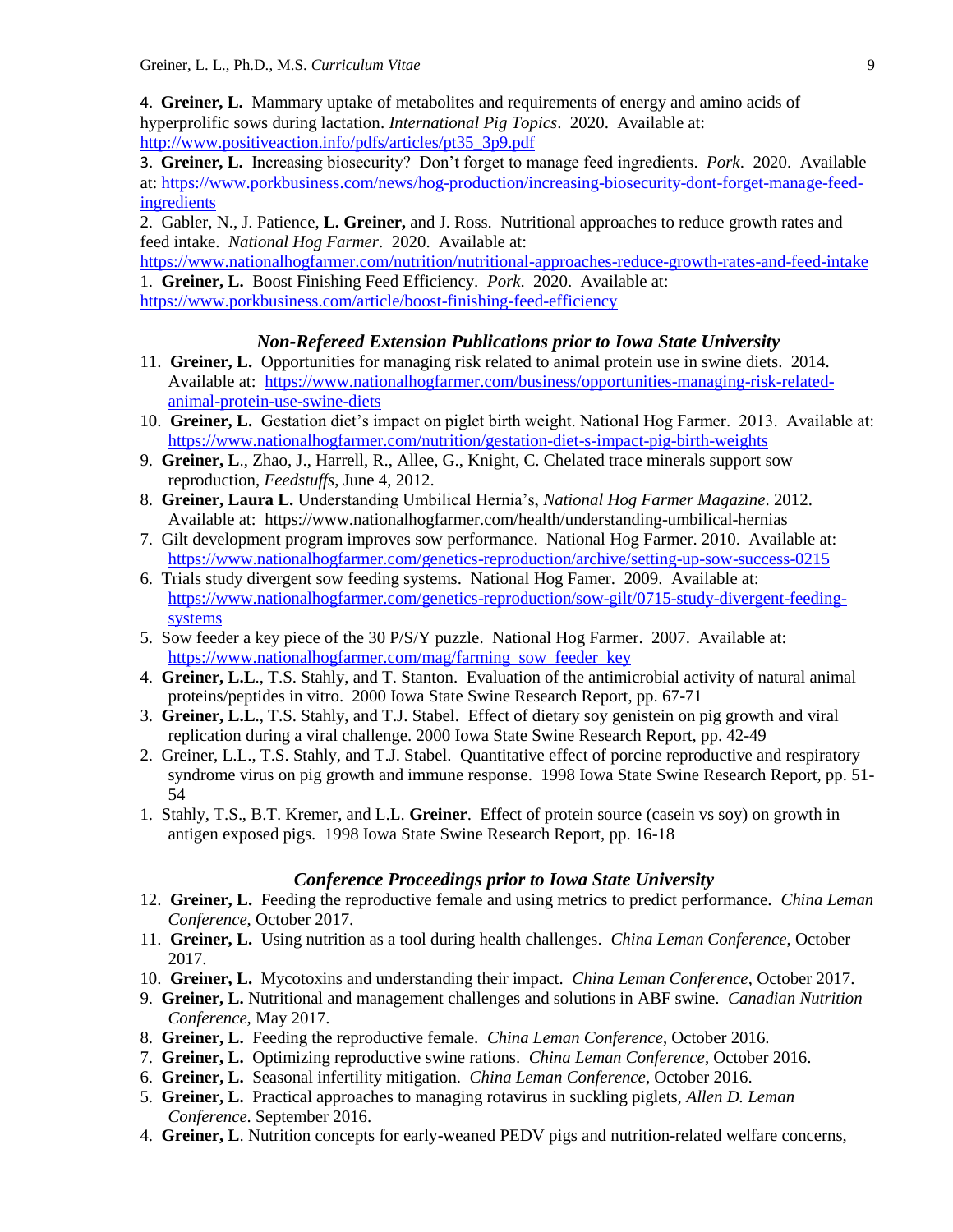*American Association of Swine Veterinarians Annual Meeting,* 2015, 9-10.

- 3. **Greiner, L**. The Truth on Our Own Terms Best Utilization of Research Barns, *American Association of Swine Veterinarians Annual Meeting*, 2011, 13-14.
- 2. **Greiner, L.**, Connor, J. F., DVM, MSc; J. F. Lowe, DVM, MSc, Comparison of Mycoplasma Hyopneumoniae Vaccination, *American Association of Swine Veterinarians Annual Meeting*, 2011, 245-247.
- 1. **Greiner, L.** Maximizing Today's Sow Performance with Nutrition*, AASV Annual Meeting*, 2010, 37- 39.

## *Invited Talks*

## **NATIONAL**

- 3. **Greiner, L.L.** Nutritional deficiencies and toxicities. 2020. Kentucky Veterinarian Forum.
- 2. **Greiner, L.L.** Nutrition and Feeding of the Modern Hyperprolific Sow. 2020. Midwest American Society of Animal Science Gary Allee Symposium.
- 1. **Greiner, L.L.** Understanding Today's Sow and Challenging Ourselves for the Future. 2020. Midwest American Society of Animal Science Gary Allee Symposium.

## **INTERNATIONAL**

- 5. **Greiner, L.L.** Feeding the hyperprolific sow and sow management. 2020. Novus. Virtual.
- 4. **Greiner, L.L.** Estimating nutrient requirements of lactating sows. 2020. Tonsity Series. Virtual.
- 3. **Greiner, L.L.** Sow Feeding Does and Don'ts Podcast. SwineIt Podcast. February 2020. >1,200 plays. <https://www.swineit.com/>
- 2. **Greiner, L.L.** Nutrition. 2020. Swine It Elite Swine Nutritionist Program. Virtual. 11 individuals.
- 1. **Greiner, L.L.** Mammary Uptake of Metabolites and Requirements of Energy and Amino Acids of Hyperprolific Sows. 2020. Novus Nutrition of Hyperprolific Sows Forum, Dusseldorf, Germany.

## *Invited Talks prior to Iowa State University*

## **REGIONAL**

- 12. **Greiner, L.L.** "Understanding FSMA" 2017 Carthage Veterinary Service, Ltd. Twenty-sixth Annual Swine Health and Production Conference, Macomb, IL
- 11. **Greiner, L.L.** "Ractopamine Alternatives" 2017 Carthage Veterinary Service, Ltd. Twenty-sixth Annual Swine Health and Production Conference, Macomb, IL
- 10. **Greiner, L.L.** "Nutritional Tools for Feed Efficiency" 2016 Carthage Veterinary Service, Ltd. Twenty-sixth Annual Swine Health and Production Conference, Macomb, IL
- 9. **Greiner, L.L.** "Effect of Timing and Relocation of Replacement Gilts" and "PEDv Shedding Duration, Immunity and Vaccine" 2015 Carthage Veterinary Service, Ltd. Twenty-fifth Annual Swine Health and Production Conference, Macomb, IL
- 8. **Greiner, L.L.** "Removing Animal Protein Risks and Management" and "Diet Adjustments during a PRRS Outbreak" 2014 Carthage Veterinary Service, Ltd. Twenty-fourth Annual Swine Health and Production Conference, Macomb, IL
- 7. **Greiner, L.L.** "Lactation Feeding What's Important" 2013 Carthage Veterinary Service, Ltd. Twenty-third Annual Swine Health and Production Conference, Macomb, IL
- 6. **Greiner, L.L.** "Feeding for Profitability" 2012 Carthage Veterinary Service, Ltd. Twenty-second Annual Swine Health and Production Conference, Macomb, IL
- 5. **Greiner, L.L.** "Effect Day of Mixing Gestating Sows" 2012 Carthage Veterinary Service, Ltd. Twenty-second Annual Swine Health and Production Conference, Macomb, IL
- 4. **Greiner, L.L.** "Farrowing Paradigm Shift Challenging Historical Production Practices" 2011 Carthage Veterinary Service, Ltd. Twenty-first Annual Swine Health and Production Conference, Macomb, IL
- 3. **Greiner, L.L.** "Montessori School: Alternative Ingredients" 2010 Carthage Veterinary Service, Ltd. Twentieth Annual Swine Health and Production Conference, Macomb, IL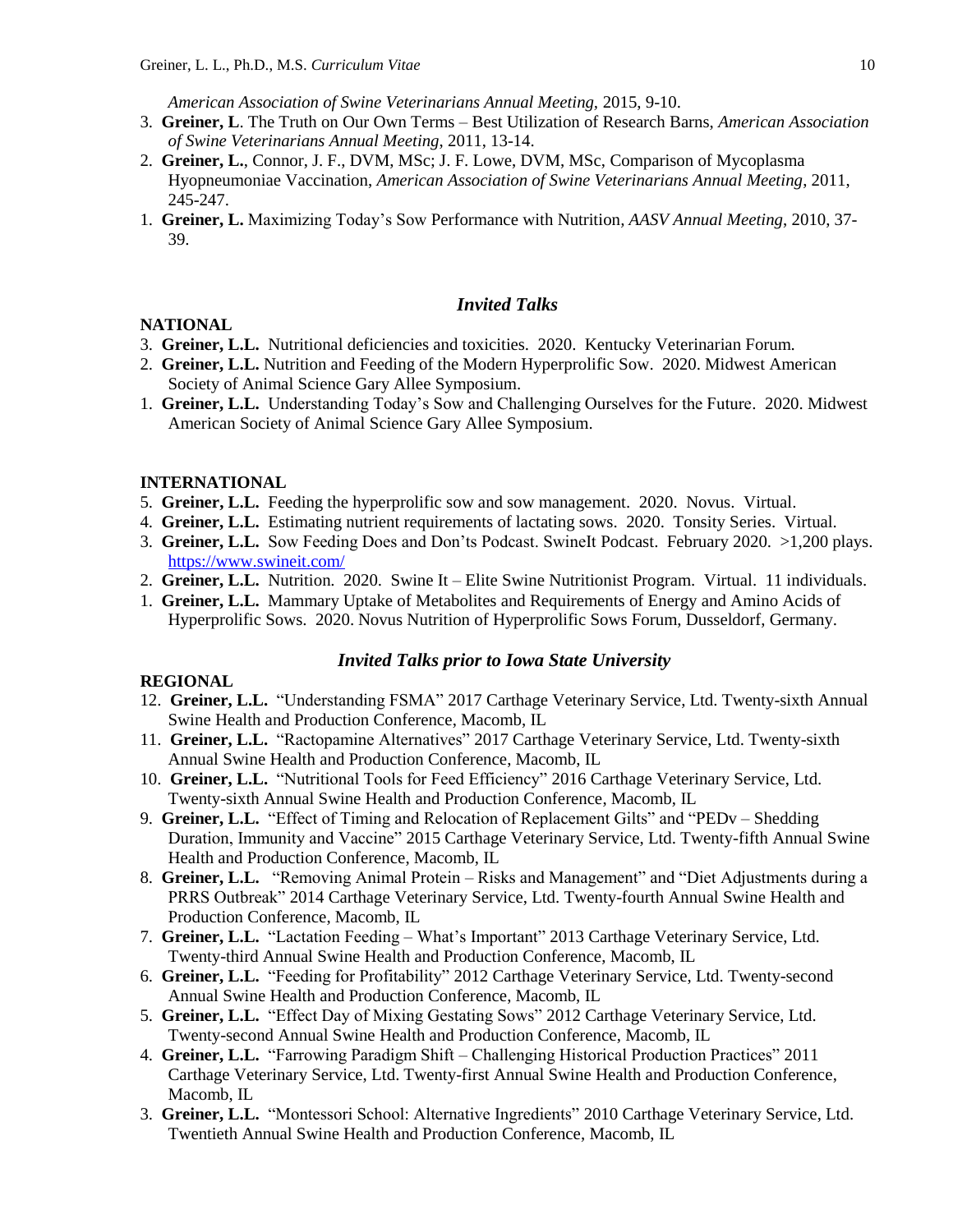- 2. **Greiner, L.L.** "Go to a Cafeteria or Order in Restaurant? Which is Better for Gestating Sows?" 2009 Carthage Veterinary Service, Ltd. Nineteenth Annual Swine Health and Production Conference, Macomb, IL
- 1. **Greiner, L.L.** "When Cotton Candy and Corn Dogs Just Don't Do It: Feeding the Lactating Sow" 2009 Carthage Veterinary Service, Ltd. Nineteenth Annual Swine Health and Production Conference, Macomb, IL

## **NATIONAL**

- 7. **Greiner, L.L.** "Practical approaches to managing rotavirus in suckling piglets" 2016 Allen D. Leman Conference, St. Paul, MN.
- 6. **Greiner, L.L.** "Putting It All Together" 2012 American Association of Swine Veterinarians
- 5. **Greiner, L.L.** "The Truth on Our Own Terms Best Utilization of Research Barns" 2011 American Association of Swine Veterinarians
- 4. **Greiner, L.L** "Maximizing Today's Sow Performance with Nutrition" 2010 American Association of Swine Veterinarians
- 3. **Greiner, L.L.** "Sow Feeding Systems: Matching the Feeding System to the Biology of the Sow" 2010 Leman Swine Conference, St. Paul, MN.
- 2. **Greiner, L.L.** "Impact of Nutrition on Sow Physiology" 2010 Midwest American Society of Animal Science Billy Day Symposium, Des Moines, IA.
- 1. **Greiner, L.L.** "Field Efficacy Comparison of Suvaxyn® PCV2 One Dose and Two Other Commercial PCV Vaccines: Carthage Trial Update"2009 American Association of Swine Veterinarians

#### **INTERNATIONAL**

- 10. **Greiner, L.L.** "Nutrition requirement and management of nursery pigs: how to get to 32 kg in 70 days" 2016 Novus China Swine Academy, Beijing, China.
- 9. **Greiner, L.L.** "Nutritional and management strategies to optimize feed efficiency of grow-finish swine", and Strategies of the weaned piglet: how to balance growth and gut health" 2016 Novus China Swine Academy, Beijing, China.
- 8. **Greiner, L.L.** "Strategies of the weaned piglet: how to balance growth and gut health" 2016 Novus China Swine Academy, Beijing, China.
- 7. **Greiner, L.L.** "Feeding the Reproductive Female" 2016 China Leman Conference, Nanjing, China.
- 6. **Greiner, L.L.** "Optimizing Reproductive Swine Rations" 2016 China Leman Conference, Nanjing, China.
- 5. **Greiner, L.L.** "Seasonal Infertility Mitigation" 2016 China Leman Conference, Nanjing, China.
- 4. **Greiner, L.L.** "Sow Amino Acid Requirements During Lactation" 2016 Eastern Canada Nutrition Conference, Quebec City, Canada
- 3. **Greiner, L.L.** "Update on Sow Nutrition" 2012 Swine Summit Minnesota; North Carolina; Guelf, Canada.
- 2. **Greiner, L.L.** "Sow Nutrition" 2010 Swine Summit Minnesota; North Carolina; Iowa; Guelf, Canada; Queretaro, Mexico; Guadalajara, Mexico
- 1. **Greiner, L.L.** Presenter to the 2009 World Pork Exposition "Value of Swine Research in Commercial Facilities"

# *Teaching*

## *Primary Teaching Assignments*

**Animal Science 225: Swine Science.** Sole Instructor 2019-2020. Taught in the Spring and Fall. 3 credit hours. Elective. Introduction to the principles, practices and decisions necessary when raising swine through a vertically integrated production cycle. Students have the ability to interact with swine during a lab period which is offered one day a week throughout the semester. The students learn skills such as boar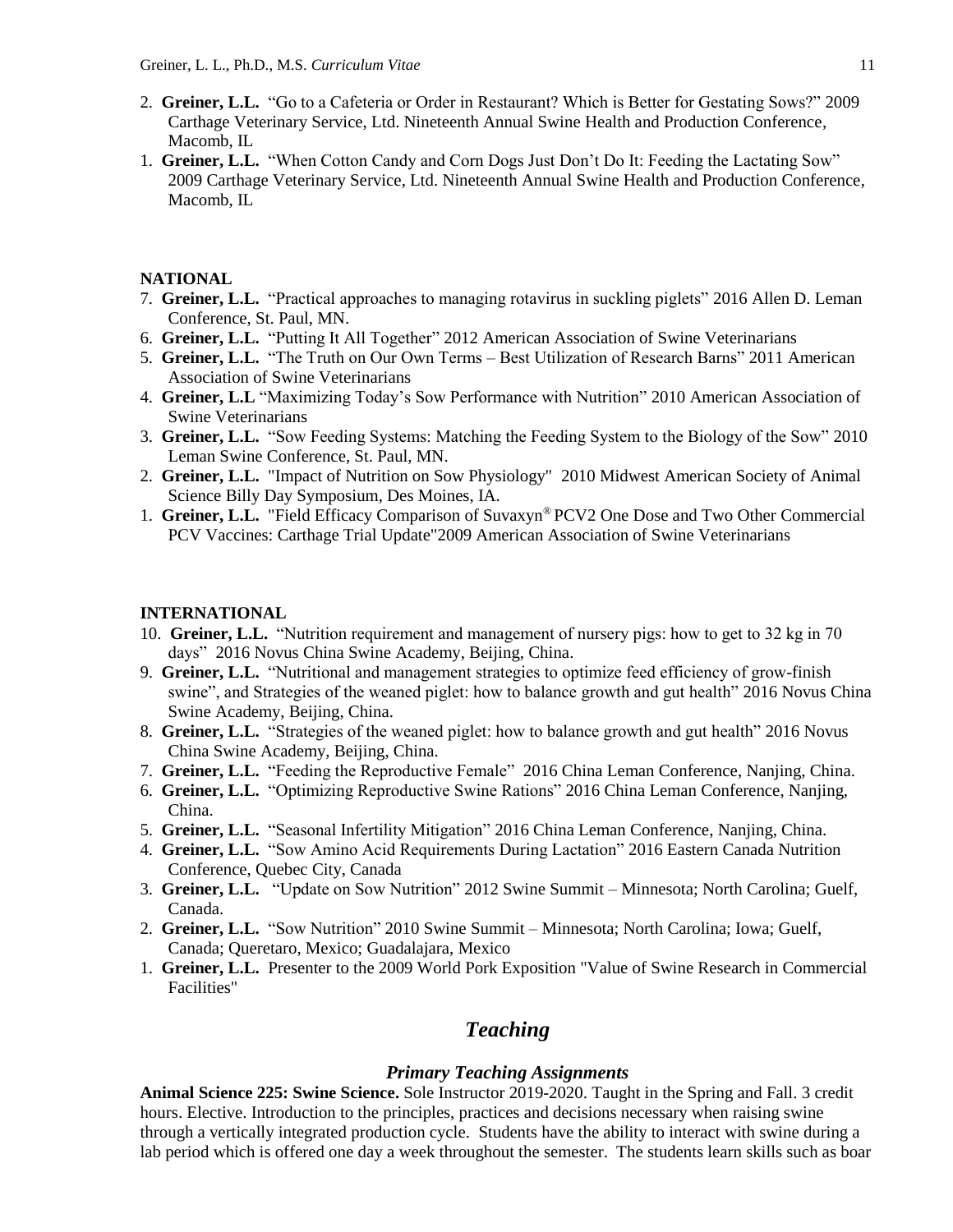collection, animal breeding, farrowing, lactation, and growth and development as well as genetics and meat quality. A special project for the class allows the students to farrow and care for a sow and her litter for the period of one week while working on career skills such as group communication and leadership.

**Animal Science 280-XF. On-line Basic Swine Science.** Co Instructor with Dr Jodi Sterle (S' 2020). 2 credit hours. Elective. Can be taken Spring and Fall. Students learn the basic to swine production and swine science. Class is open to students in multiple universities.

**Animal Science 380G. Nursey and Finisher Management.** Sole Instructor. 1 credit hour. Elective. Can be taken in the Spring. Students learn the principles around nursery and finisher management. Class is open to students at multiple universities.

**Animal Science 490-A. Independent Studies in Animal Science.** Sole Instructor 2019-2020. (Section LG). 1 to 3 credit hours (repeatable for maximum of 6 credits). Elective. Can be taken Spring, Summer, and Fall. Open to juniors and seniors in animal science and dairy science showing satisfactory preparation for problems chosen. Individual topic conference and preparation of report.

**Animal Science 490-H**. Sole Instructor 2020. (Section LG). Cr. 1-3. Repeatable, maximum of 6 credits. F.S.SS. Prerequisite: *permission of the instructor.* Open to juniors and seniors in animal science and dairy science showing satisfactory preparation for problems chosen. Individual topic conference and preparation of report. A maximum of 6 credits of An S 490 may be applied toward the total credits required for graduation.

**Animal Science 497**. **Undergraduate Teaching Experiences in Animal Science.** Sole Instructor 2019- 2020. (Section LG). Cr. 1-2. Repeatable, maximum of 4 times. F.S.SS. Prerequisite: permission of instructor. Development of oral and written communication skills of technical concepts in animal science. Emphasis on organizational skills, conducting activities and interpersonal communication skills. Responsibilities in a class under direct supervision of a faculty member. A maximum of 4 credits of An S 497 may be applied toward graduation.

#### *Undergraduate posters (n=)*

1. Holland, S. Evaluation of entero-mammary pathway in sows. Honors Project. 2020.

#### *Graduate Student Advising*

Currently serving as Major Professor on Program of Study  $(n = 3)$ Currently serving as Co Major Professor on Program of Study  $(n = 1)$ Currently Serving as Program of Study Committee Member  $(n = 3)$ Completed Program of Study Committee Member (n=2)

## *Preparing Future Faculty*

Mentored (n=2)

| <b>Class</b>   | Title                        | Title                                | <b>Semester</b> |
|----------------|------------------------------|--------------------------------------|-----------------|
| <b>ANS 320</b> | Animal Feeds and Feeding     | Feeding the Sow                      | Spring 2020     |
| <b>ANS 190</b> | <b>Livestock Handling</b>    | Swine POA                            | Spring 2020     |
| ANS 210        | Career Preparation in Animal | Handling difficult situations in the | Fall 2019       |
|                | Science                      | workplace panel                      |                 |
| <b>ANS 210</b> | Career Preparation in Animal | Handling difficult situations in the | Spring 2019     |
|                | Science                      | workplace panel                      |                 |

### *Guest Class Lecturer/University Speaker*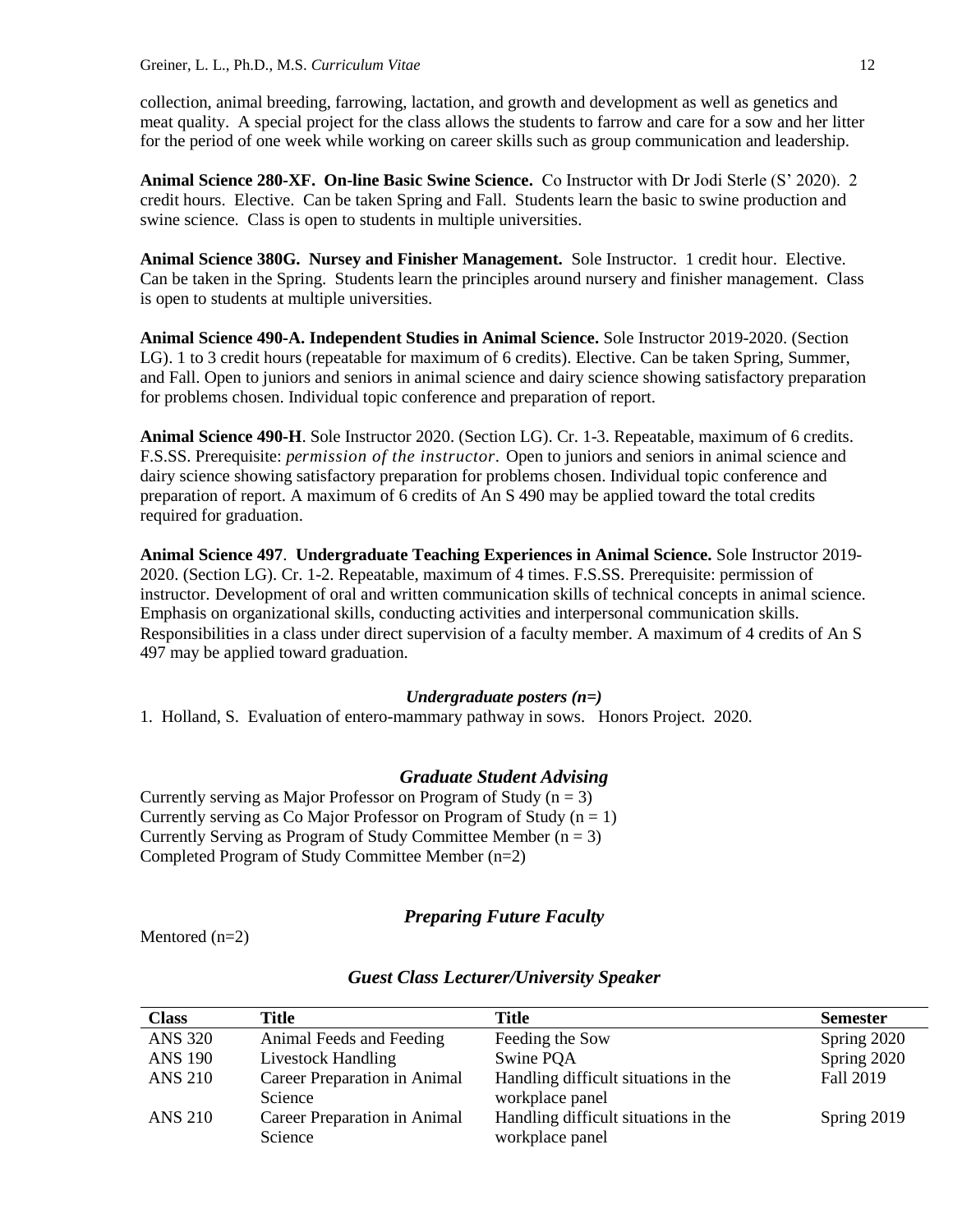| Block and         | Challenges and Opportunities in the Swine   | Spring 2018 |
|-------------------|---------------------------------------------|-------------|
| <b>Bridle</b>     | Industry                                    |             |
| <b>Iowa State</b> | The value of corn in the livestock industry | Spring 2018 |
| Corn              |                                             |             |
| Growers           |                                             |             |

#### *Courses taken to improve teaching skills*

- 3. *Project Based Learning Workshop*. Iowa State University CELT Course. 2020
- 2. *Engagement Strategies for Every Classroom*. Iowa State University CELT Seminar. 2019
- 1. *Navigating Controversial Topics in the Classroom*. Iowa State University CELT Seminar. 2019

## *Professional Practice*

#### *Departmental & Institutional Service*

#### **On-going**

- 6. *ISU Feed Mill & Grain Science Complex - Feed Mill Management Team.* 2020-2021.
- 5. *Information Technology Committee.* 2020-2021.
- 4. *Curriculum Committee.* 2020-2021.
- 3. *Chuckwagon Breakfast/Graduate BBQ Committee*. 2019-2021.
- 2. *Roundup Committee*. 2019-2021.
- 1. *Seminar Committee*. 2019-2021.

#### **Completed**

- 3. *An S Dairy Assistant Faculty Search Committee*. 2020.
- 2. *An Sc Department Enhancement Program (DEP) Committee.* 2020.
- 1. *An Sc Department Chair Search Committee*. 2019-2020.

### *Clubs - Advising*

4. *Block and Bridle Dog Show Advisor,* 2020. This is a committee within the main organization that sets up an annual dog show for local youth.

3. *Block and Bridle Jr. Advisor,* 2020. The Block and Bridle Club is one of the largest organizations at Iowa State. They have many interest groups that focus on different livestock species and have guest speakers approximately once a month to talk about topics associated with the animal agriculture industry. In addition, the club hosts many activities throughout the year for youth and others interested in livestock. <https://www.stuorg.iastate.edu/site/blockandbridleclub>

2. *Block and Bridle Swine Interest Group,* 2019-2020. This is a special interest group of the Block and Bridle Club. They organize a fall tour for members to visit both commercial production, agricultural businesses and show stock. The club invites a few guest speakers throughout the semester.

1. *Block and Bridle Philanthrophy Advisor,* 2019-2020. This is a special interest group of the Block and Bridle Club. They focus on two projects a year. This year they cleaned up the Animal Science Department farms and packed meals for an organization called "Hunger Fight". The group was able to secure over \$5,000 to purchase food for those in need and organized one day during the fall to package 50,000 meals.

#### *Professional Associations*

2. American Association of Swine Veterinarians. 2009 to present.

1. American Society of Animal Science. 1997 to present